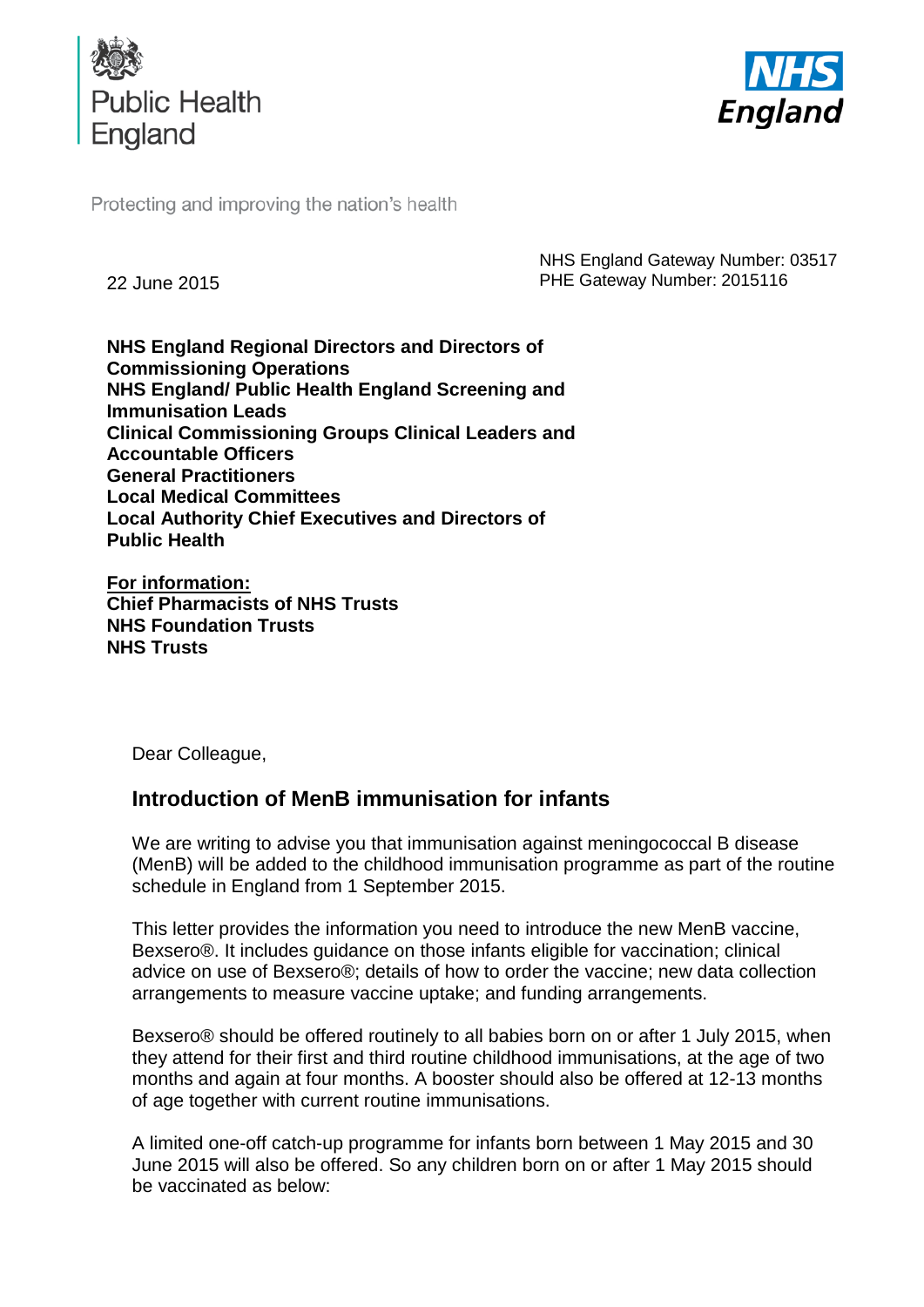- those who have not already received any routine vaccinations, should have MenB at the same time as their first and third routine infant vaccinations
- those who have already received their first dose of routine vaccinations should have MenB at the same time as their second and third routine infant vaccinations
- those who have already received their first and second dose of routine vaccinations should have MenB at the same time as their third routine infant vaccinations
- a booster of MenB should also be offered at 12-13 months

Further detailed clinical guidance for healthcare professionals is set out in *Annex A*. This notes the importance of clear advice to healthcare professionals and parents or guardians about the increased risk of fever from the vaccine and the prophylactic use of paracetamol following vaccination. Information and resources will be made available to support these communications locally, before the start of the new programme.

An enhanced service will be offered to general practice to deliver meningococcal B vaccinations in 2015/16 in England:

#### [GP Contract documentation 2015/16](http://www.england.nhs.uk/commissioning/gp-contract/)

The meningococcal chapter of the Green Book (*Immunisation against infectious disease*) has been updated and will be available here:

#### [Meningococcal chapter of the Green Book](https://www.gov.uk/government/collections/immunisation-against-infectious-disease-the-green-book)

The Joint Committee on Vaccination and Immunisation's (JCVI) statement about meningococcal B disease and the use of MenB vaccine is available at:

#### [JCVI meningococcal B statement](https://www.gov.uk/government/publications/meningococcal-b-vaccine-jcvi-position-statement)

The introduction of MenB immunisation will have an important role in reducing cases of meningitis and septicaemia and their complications in infants, and provide reassurance to parents who are concerned about the devastating consequences of this disease. We do not underestimate the additional work the introduction of this routine immunisation will bring, and we would like to take this opportunity to thank all involved in delivering the childhood immunisation programme for their continuing hard work.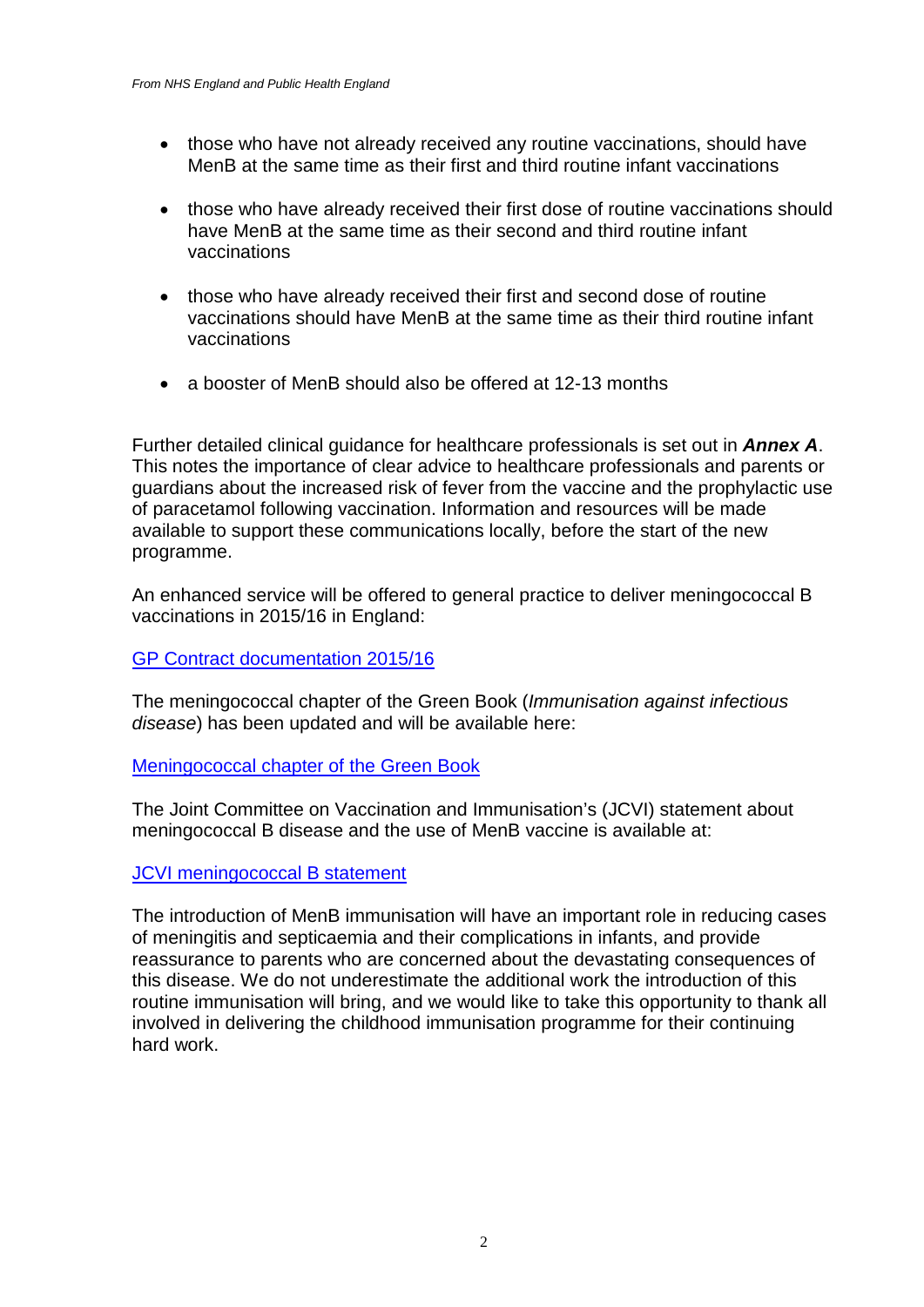If you have any queries about the content of this letter please contact [immunisation@phe.gov.uk](mailto:immunisation@phe.gov.uk)

Yours faithfully,

Baturtal

**Dame Barbara Hakin National Director: Commissioning Operations, NHS England**

Pul lody

**Professor Paul Cosford Director for Health Protection and Medical Director, Public Health England**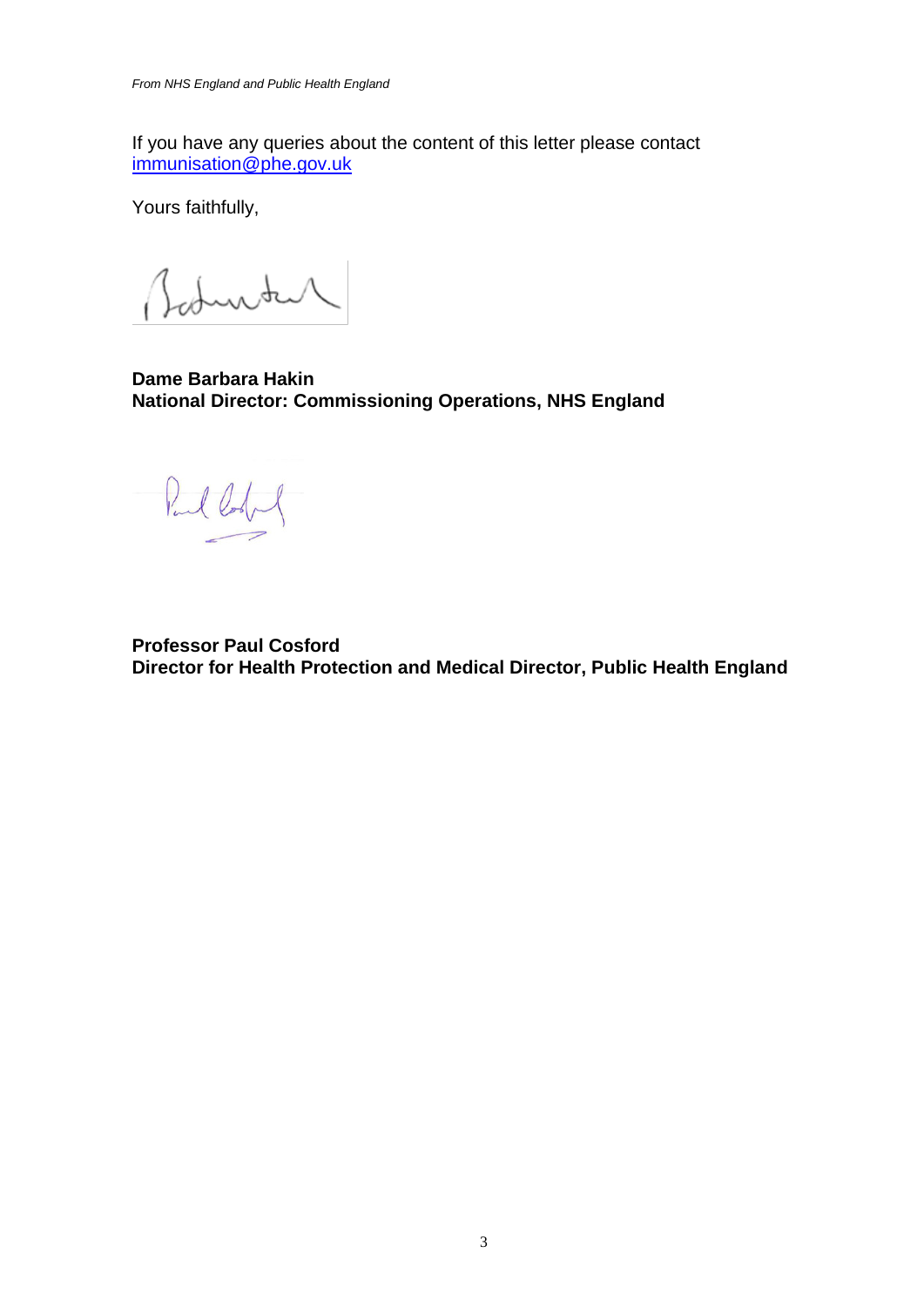## **CLINICAL GUIDANCE ON IMMUNISATION OF INFANTS AGAINST MENINGOCOCCAL B DISEASE**

1. This guidance is based on advice from the Joint Committee on Vaccination and Immunisation  $(JCVI)^1$  $(JCVI)^1$ , the UK's independent advisory committee of immunisation experts. Full guidance can be found in the updated chapter on meningococcal disease included in *Immunisation against infectious disease* ('the Green Book')<sup>[2](#page-3-1)</sup> at the following link.

## [Meningococcal chapter of the Green Book](https://www.gov.uk/government/collections/immunisation-against-infectious-disease-the-green-book)

#### **Background to the introduction of MenB vaccine**

2. The incidence of invasive meningococcal disease (IMD) in England has decreased by more than half since the early 2000s. In 2014, there were 628 confirmed cases and 32 deaths from meningococcal disease in England, including 400 cases and 15 deaths attributed to MenB. MenB cases were diagnosed in infants from birth, peaking at 5 months of age before declining slowly. Half of all MenB cases occurred in children under 5 years of age. The epidemiology of IMD is similar in Wales, Scotland and Northern Ireland. A UK study suggests that around a tenth of survivors of MenB disease have major physical and/or neurological disabilities, including amputation, deafness, epilepsy and/or learning difficulties; around one third of cases result in less severe physical and/or neurological disabilities.

3. The declining incidence of IMD in the UK has been attributed to natural secular trends, as often observed with many infectious diseases. Historically, the UK has witnessed many prolonged outbreaks of IMD, attributed to the introduction of a new virulent meningococcal strain into the population. For example, an increase in meningococcal group C (MenC) disease occurred in the mid-1990s, and ultimately resulted in the introduction of MenC vaccination in 1999. Therefore, while IMD incidence is currently low, rapid increases are expected and could occur with any serogroup; an increase in MenW disease, for example, has been observed since 2009.

4. Bexsero® is a novel multi-component, protein-based meningococcal vaccine that took almost 20 years to develop and license. Data from clinical trials show Bexsero® to be immunogenic in infants, children, adolescents and adults, resulting in high concentrations of bactericidal antibodies that can kill most MenB strains in laboratory tests. The evidence for clinical effectiveness (ie preventing invasive meningococcal disease in humans) is limited because it would require very large trials over a long period; serological evidence has correlated well with protection for

<span id="page-3-0"></span><sup>1</sup> JCVI statement: [https://www.gov.uk/government/publications/meningococcal-b-vaccine-jcvi-position](https://www.gov.uk/government/publications/meningococcal-b-vaccine-jcvi-position-statement)[statement](https://www.gov.uk/government/publications/meningococcal-b-vaccine-jcvi-position-statement)  $\overline{\phantom{a}}$ 

<span id="page-3-1"></span><sup>&</sup>lt;sup>2</sup> The Green Book meningococcal chapter: [https://www.gov.uk/government/collections/immunisation](https://www.gov.uk/government/collections/immunisation-against-infectious-disease-the-green-book)[against-infectious-disease-the-green-book](https://www.gov.uk/government/collections/immunisation-against-infectious-disease-the-green-book)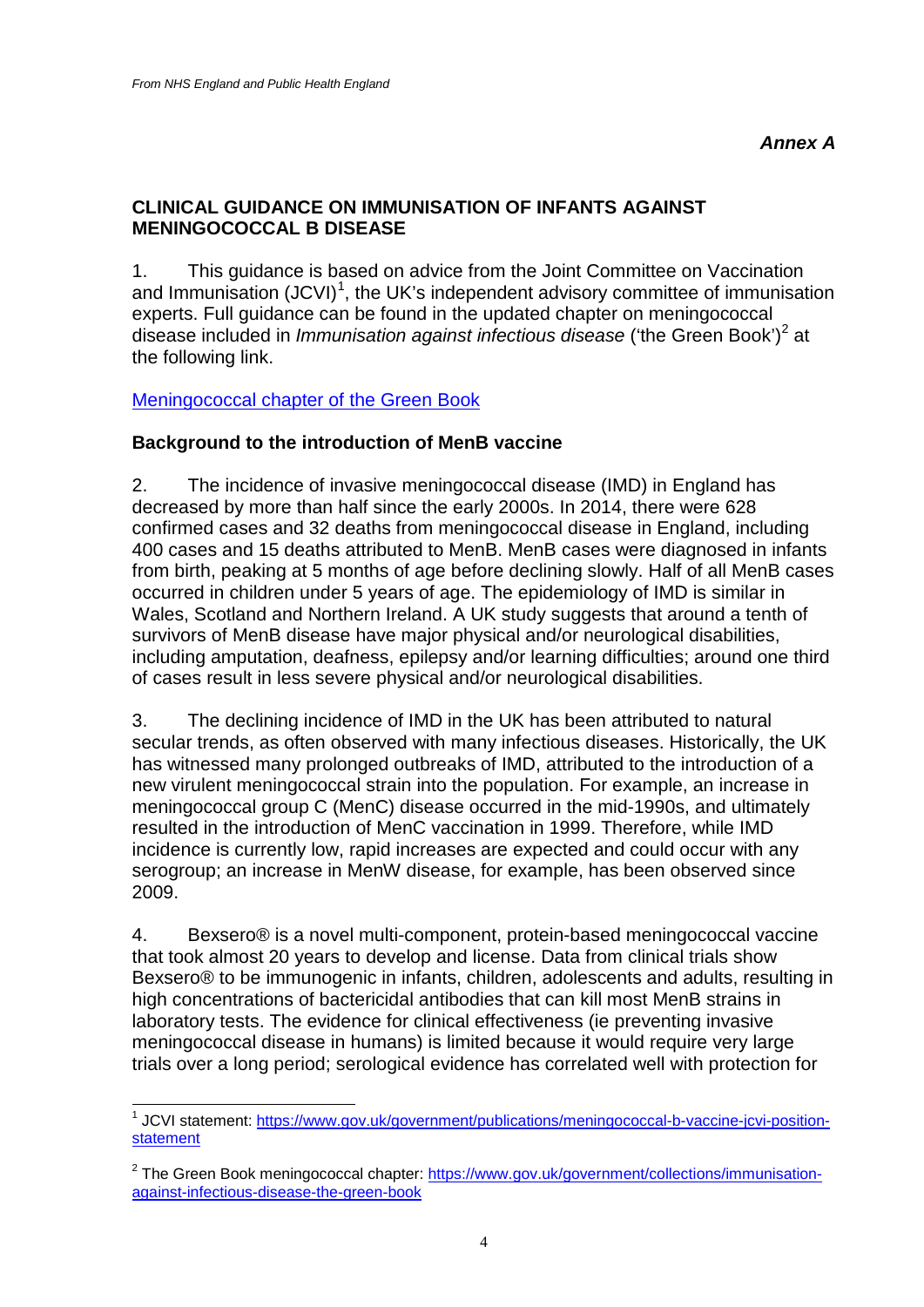other meningococcal vaccines. Bexsero® has not been routinely implemented in any country worldwide, but preliminary results from a recent MenB outbreak in Princeton University where more than 17,000 adolescents received Bexsero®, and from Québec's Saguenay-Lac-Saint-Jean region where more than 45,000 infants, young children and adolescents were vaccinated with Bexsero®; are encouraging. One of the components of the vaccine – the outer membrane vesicle (OMV) – has also been successfully used to control outbreaks of specific MenB strains in the past. For example, the effectiveness of such a vaccine was estimated to be 73% in New Zealand.

5. Bexsero® contains OMV as one of its components along with three other highly-conserved meningococcal surface proteins identified through reverse vaccinology. Given the available data, Bexsero® is expected to have high short-term vaccine effectiveness against most (88%) MenB strains causing invasive disease in England.

6. Safety data from clinical trials totalling over 6,000 participants were reviewed by the European Medicines Agency (EMA). These data indicated that infants given Bexsero® along with their routine immunisation had higher rates of low grade fever (50-80%) compared to rates of around 50% in infants who were given their routine immunisations without Bexsero®. However, concomitant administration of prophylactic paracetamol reduced fever rates without affecting immunogenicity of Bexsero® or the routine infant immunisations given concomitantly. This is in contrast to a previous study, without Bexsero®, showing that paracetamol lowered the immunogenicity of some of the infant vaccines.

7. JCVI noted the increased risk of fever when Bexsero® was administered with other childhood immunisations and agreed that there would be a need to educate parents and healthcare professionals on the potential reactogenicity of administering Bexsero® in the infant schedule. Good communication will help to reduce parental anxiety by ensuring that parents or guardians have the necessary information they need on the increased risk of fever and the prophylactic use of paracetamol following the infant doses of vaccine. Effective communication on this subject will also reduce the impact of fever on the health service.

8. Providers should take opportunities to direct parents to information on MenB vaccination and on the use of paracetamol following vaccination ahead of the two month appointment. Written information on the use of paracetamol following MenB vaccination should ideally be provided to parents before their two month vaccination appointment so that they are aware of the need to purchase an infant liquid paracetamol preparation. This should be reinforced by health professionals during the infant's routine immunisation appointment, and further written information supplied at that time.

# **Timing**

9. The vaccine will be included in the childhood immunisation programme from 1 September 2015. The vaccine will be available to order through the ImmForm [website](http://www.immform.dh.gov.uk/)<sup>[3](#page-4-0)</sup> from the beginning of August. All infants scheduled to receive their primary

<span id="page-4-0"></span><sup>3</sup> ImmForm website: [www.immform.dh.gov.uk](https://portal.immform.dh.gov.uk/Logon.aspx?ReturnUrl=%2f)  $\overline{a}$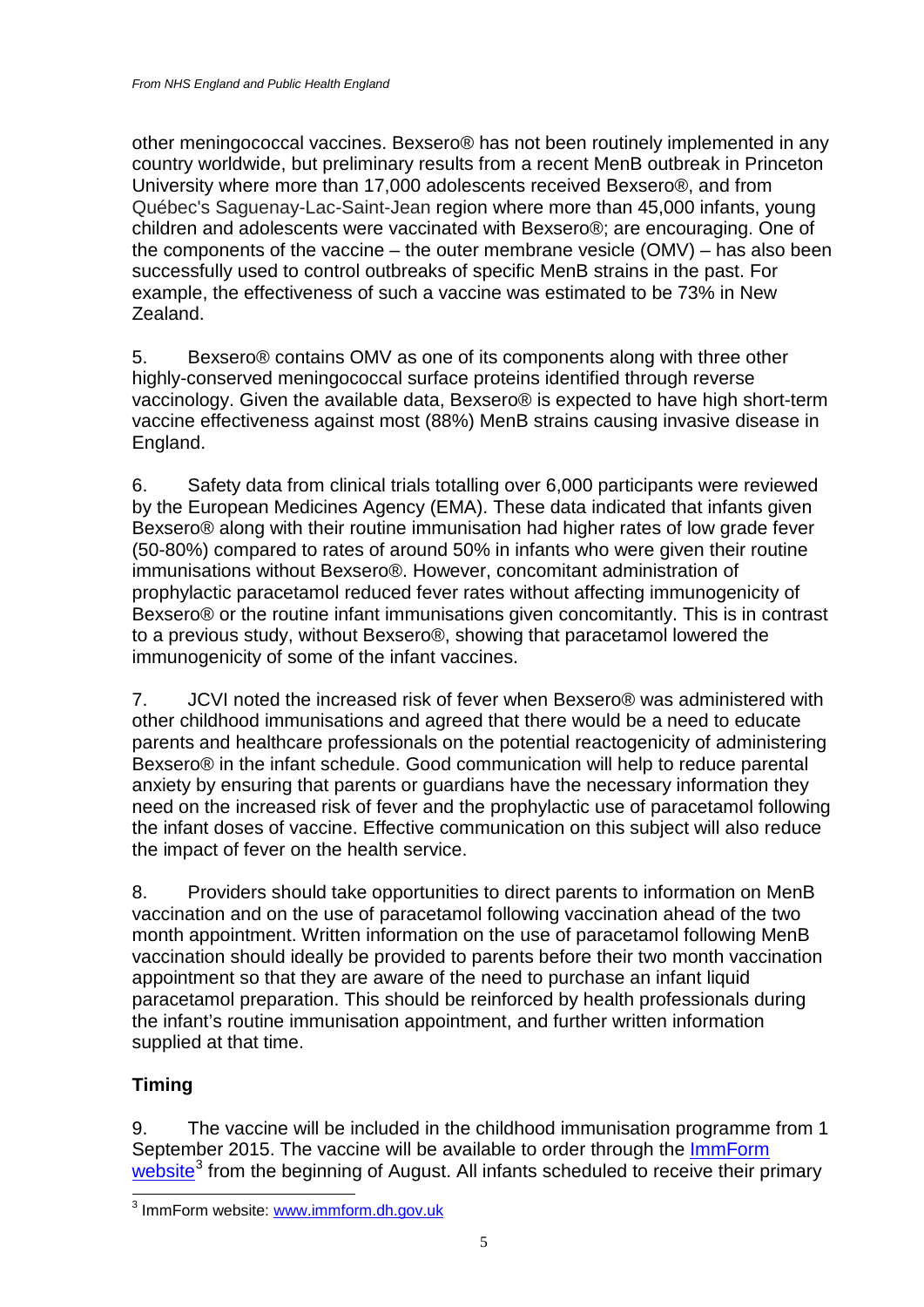vaccines from this date should be offered the vaccine and booster as below. The routine cohort (those born on or after 01/07/2015) should receive two doses in infancy, with their first and third routine vaccinations, followed by a booster after the age of 12 months. The catch up cohort (those born between 01/05/2015 to 30/6/2015) should receive one or two doses, with their routine infant vaccinations, followed by the booster dose.

## **Recommended schedule for those born on or after 01/05/2015 (routine and catch-up cohorts)**

| Attending for the first time on or<br>after 1 <sup>st</sup> September for          | <b>Recommended immunisation schedule</b>                                                              |
|------------------------------------------------------------------------------------|-------------------------------------------------------------------------------------------------------|
| First dose of DTaP-IPV-Hib, first dose<br><b>PCV13 and first dose of Rotavirus</b> | Give MenB at same visit, a further dose in two<br>months and a booster at age 12-13 months<br>$(2+1)$ |
| Second dose of DTaP-IPV-Hib and                                                    | Give MenB at same visit, a further dose in one                                                        |
| first dose MenC and second dose of                                                 | month and a booster at age 12-13 months                                                               |
| <b>Rotavirus</b>                                                                   | $(2+1)$                                                                                               |
| Third dose of DTaP-IPV-Hib and                                                     | Give MenB at same visit and a booster at 12-                                                          |
| second dose of PCV13                                                               | 13 months $(1+1)$                                                                                     |

N.B. Children are no longer eligible for Bexsero® after their second birthday.

## **Recommendations for use of the meningococcal group B vaccine (Bexsero**®)

#### *Administration*

10. Bexsero® vaccine is given intramuscularly into the upper arm or anterolateral thigh. It is recommend that all doses of Bexsero® be given in the **left thigh**, ideally on their own, so that any local reactions can be monitored more accurately. If another vaccine needs to be administered in the same limb, then it must be given at least 2.5cm apart.

11. If the infant has a bleeding disorder, the vaccine should be given by deep subcutaneous injection to reduce the risk of bleeding.

12. Please note the information on fever and the administration of liquid paracetamol.

13. Full guidance on the administration technique is included in the relevant chapter of the Green Book.

#### *Dosage*

14. **Routine Immunisation Schedule:** infants should receive 0.5mL Bexsero®▼ with their routine vaccinations as outlined above.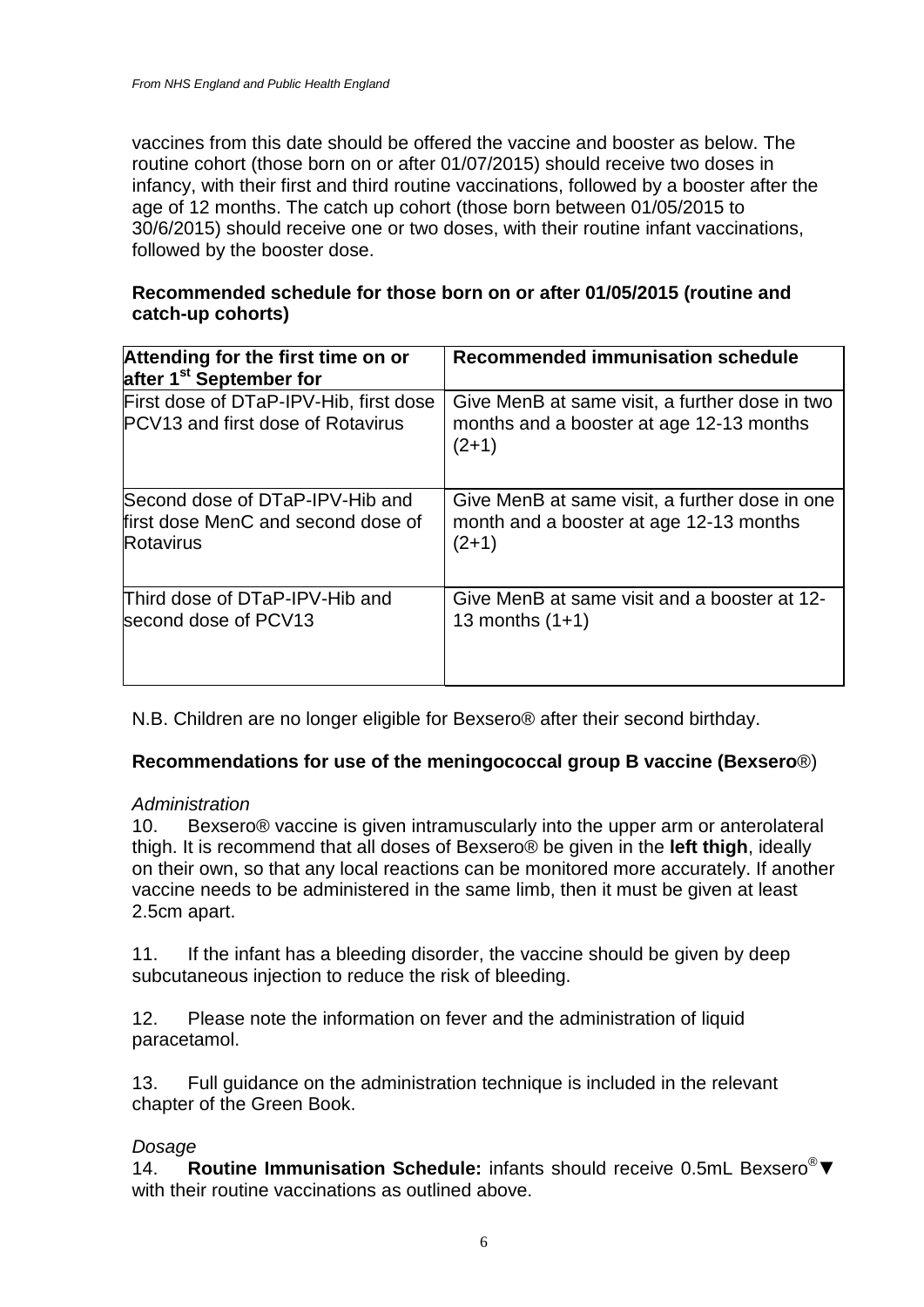#### 15. For vaccination of eligible children (born on or after 01/07/2015) with uncertain or incomplete immunisation status please refer to the [Meningococcal chapter of the](https://www.gov.uk/government/collections/immunisation-against-infectious-disease-the-green-book)  [Green Book](https://www.gov.uk/government/collections/immunisation-against-infectious-disease-the-green-book) and the *Vaccination of individuals with uncertain or incomplete immunisation status* algorithm:

[https://www.gov.uk/government/publications/vaccination-of-individuals-with](https://www.gov.uk/government/publications/vaccination-of-individuals-with-uncertain-or-incomplete-immunisation-status)[uncertain-or-incomplete-immunisation-status](https://www.gov.uk/government/publications/vaccination-of-individuals-with-uncertain-or-incomplete-immunisation-status)

#### *Paracetamol*

16. Administration of a 2.5ml dose of paracetamol oral suspension (120mg/5ml) by the parent or guardian at the time of or shortly after the first two MenB vaccinations (with a further two doses four to six hours later) should reduce the likelihood or intensity of fever without diminishing the immune response.

#### *Contraindications*

17. There are very few individuals who cannot receive meningococcal vaccines. When in doubt, appropriate advice should be sought from a consultant paediatrician, consultant in communicable disease control, or screening and immunisation team staff, rather than withholding immunisation.

18. Bexsero® should not be given to:

- infants with a confirmed anaphylactic reaction to a previous dose of Bexsero<sup>®</sup>
- infants with a confirmed anaphylactic reaction to any component of the vaccine

19. Administration of Bexsero® should be postponed in infants suffering from acute severe febrile illness.

20. Other minor illnesses without fever or systemic upset are not valid reasons to postpone immunisation.

#### *Immunosuppression and HIV infection*

21. Bexsero® can be given to infants with HIV infection (regardless of CD4 count) or immunosuppressed in accordance with the routine schedule.

#### *Concomitant administration with other vaccines*

22. Bexsero® can be given at the same time as the other vaccines administered as part of the routine childhood immunisation programme, including pneumococcal, measles, mumps and rubella (MMR), diphtheria, tetanus, pertussis, polio and Hib. As mentioned above, it is recommended that Bexsero® be given in the left thigh, ideally on its own, so that any local reactions can be monitored more accurately. If another vaccine needs to be administered in the same limb, then it must be given at least 2.5cm apart.

#### *Consent*

23. See Chapter Two of *Immunisation against infectious disease* ('the Green Book'):

[The Green Book](http://immunisation.dh.gov.uk/green-book-chapters/chapter-2/) - Chapter Two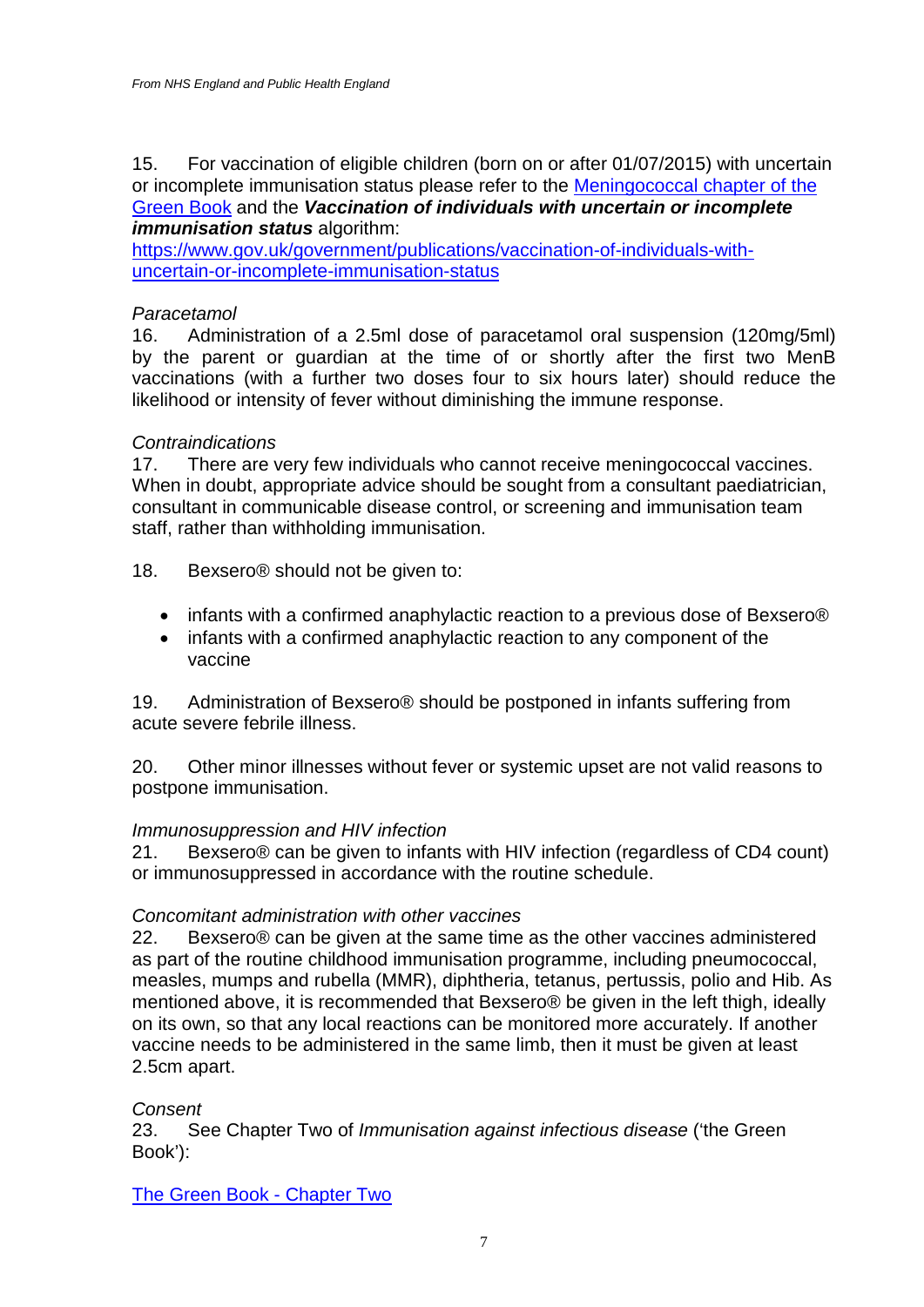# **Pharmacy issues**

## *Vaccine brand name and supplier*

24. Bexsero® – supplied by GlaxoSmithKline (NB. Initially packaging will say 'Novartis' (name of original manufacturer) but this is likely to change in 2016).

## *Presentation*

25. Bexsero® is supplied as a prefilled syringe in a **pack of 10,** without needles and with one patient information leaflet (PIL). Additional PILs will be supplied with each pack of 10 Bexsero® ordered.

26. The vaccine is presented as a clear, colourless liquid, free of visible particles, for **intramuscular** administration.

27. The vaccine is ready to use (no reconstitution or dilution is required).

28. The vaccine is to be administered **intramuscularly** without mixing with any other vaccines or solutions.

29. Upon storage a fine off-white deposit may be observed in the pre-filled syringe containing the suspension. Before use, the pre-filled syringe should be well shaken in order to form a homogeneous suspension. The vaccine should be visually inspected for particulate matter and discoloration prior to administration. In the event of any foreign particulate matter and/or variation of physical aspect being observed, do not administer the vaccine.

30. Any unused medicinal product or waste material should be disposed of in accordance with local requirements.

## *Vaccine supply (including ImmForm registration)*

31. Bexsero<sup>®</sup> should be ordered online via the [ImmForm](http://www.immform.dh.gov.uk/) website and is distributed by Movianto UK (Tel: 01234 248631) as part of the national childhood immunisation programme. The vaccine is expected to be available to order from the beginning of August 2015. Further details will be published as an ImmForm news item and through [Vaccine Update](https://www.gov.uk/government/collections/vaccine-update)<sup>[4](#page-7-0)</sup> in due course.

32. Centrally purchased vaccines for the national immunisation programme for the NHS can only be ordered via ImmForm and are provided free of charge to NHS organisations. Vaccines for private prescriptions, occupational health use or travel are NOT provided free of charge and should be ordered from the manufacturer. For outbreaks and contacts, vaccine should be procured locally directly from the manufacturer. Further information about ImmForm is available at [ImmForm](http://www.immunisation.dh.gov.uk/immform-helpsheets)  [Helpsheet](http://www.immunisation.dh.gov.uk/immform-helpsheets) or from the ImmForm helpdesk at [helpdesk@immform.org.uk](mailto:helpdesk@immform.org.uk) or Tel: 0844 376 0040.

## *Liquid paracetamol supply*

33. Sachets of paracetamol oral suspension (120mg/5ml) with measuring devices will also be available to order through the ImmForm website<sup>3</sup> for an initial period from

<span id="page-7-0"></span><sup>4</sup> Vaccine Update:<https://www.gov.uk/government/collections/vaccine-update>  $\overline{\phantom{a}}$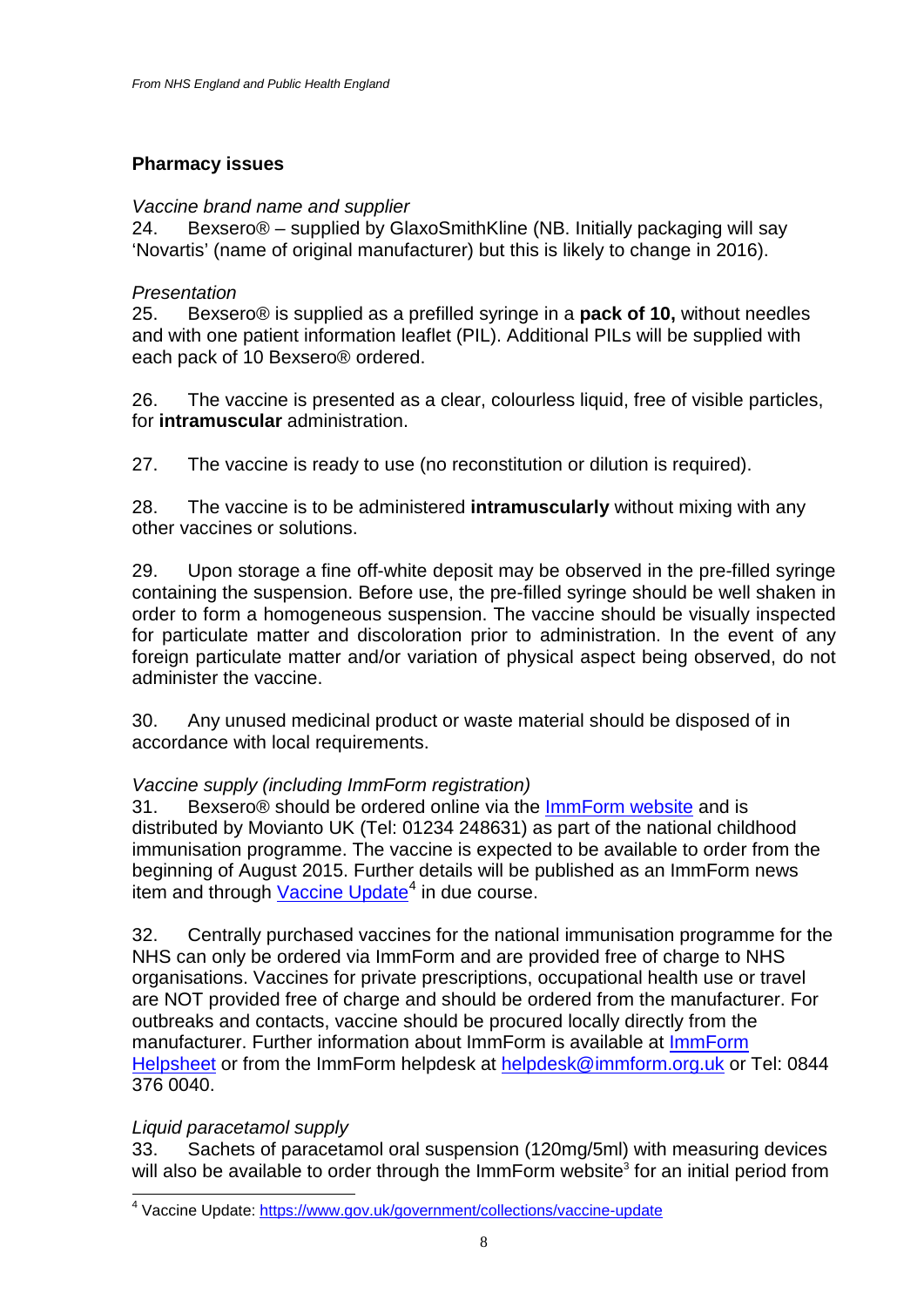the start of the programme, until communications advising parents on the need to have paracetamol in advance of the vaccination appointment are well established. Further details on ordering of paracetamol and measuring devices will be published as an ImmForm news item and through Vaccine Update<sup>4</sup> in due course.

#### *Storage*

34. Vaccines should be stored in the original packaging between  $+2^{\circ}$ C to  $+8^{\circ}$ C and protected from light. All vaccines may be sensitive to some extent to heat and cold. Do not freeze. Freezing may cause increased reactogenicity and loss of potency for some vaccines. It can also cause hairline cracks in the container, leading to contamination of the contents.

35. The vaccine should be used immediately after opening.

## *Vaccine stock management*

36. Please ensure sufficient fridge space is available for the new vaccine. Each site holding vaccine is asked to review current stocks of all vaccines. Two to four weeks of stock is recommended, and higher stock levels should be reduced to this level. Please remember that the vaccine will be supplied in packs of 10. A review of available fridge space will be necessary to ensure adequate storage capacity at the start of the programme.

37. Effective management of vaccines throughout the supply chain is essential to reduce vaccine wastage. Local protocols should be in place to reduce vaccine wastage to a minimum. Even small percentage reductions in vaccine wastage will have a major impact on the financing of vaccine supplies.

38. Any cold chain failures must be documented and reported to the local immunisation co-ordinator and reported through the ImmForm website on the stock incident page.

# **Reporting of adverse reactions**

-

Suspected adverse reactions (ADR) to vaccines should be reported via the Yellow Card Scheme [\(https://yellowcard.mhra.gov.uk/the-yellow-card-scheme/\)](https://yellowcard.mhra.gov.uk/the-yellow-card-scheme/). Chapter Nine<sup>[5](#page-8-0)</sup> of the Green Book gives detailed guidance which ADRs to report and how to do so. Additionally, Chapter Eight $<sup>6</sup>$  $<sup>6</sup>$  $<sup>6</sup>$  of the Green Book provides detailed</sup> advice on managing ADRs following immunisation.

40. It is recommended that all doses of Bexsero® be given in the **left thigh**, ideally on their own, so that any local reactions can be monitored more accurately.

41. Any reported adverse incidents, errors or events during or post vaccination must follow determined procedures. In addition teams must keep a local log of reports and discuss such events with the local immunisation co-ordinator.

<span id="page-8-0"></span> $<sup>5</sup>$  The Green Book, chapter nine - surveillance and monitoring for vaccine safety:</sup> [https://www.gov.uk/government/publications/surveillance-and-monitoring-for-vaccine-safety-the-green](https://www.gov.uk/government/publications/surveillance-and-monitoring-for-vaccine-safety-the-green-book-chapter-9)[book-chapter-9](https://www.gov.uk/government/publications/surveillance-and-monitoring-for-vaccine-safety-the-green-book-chapter-9)

<span id="page-8-1"></span> $6$  The Green Book, chapter eight - vaccine safety and adverse events following immunisation: [https://www.gov.uk/government/publications/vaccine-safety-and-adverse-events-following](https://www.gov.uk/government/publications/vaccine-safety-and-adverse-events-following-immunisation-the-green-book-chapter-8)[immunisation-the-green-book-chapter-8](https://www.gov.uk/government/publications/vaccine-safety-and-adverse-events-following-immunisation-the-green-book-chapter-8)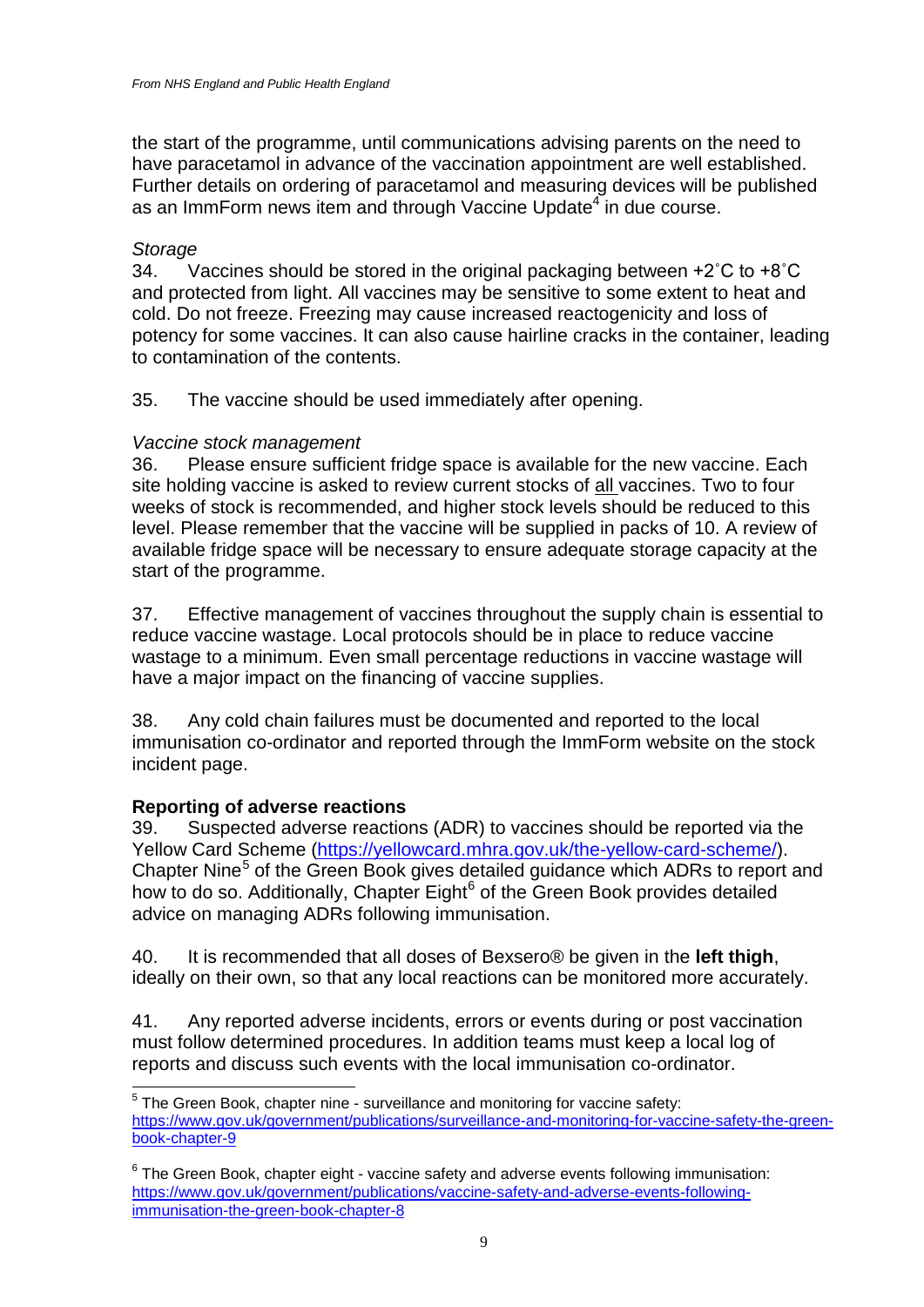## *Surveillance*

42. The programme will be carefully monitored by Public Health England (PHE) and the Medicines and Healthcare products Regulatory Agency (MHRA).

## **Personal Child Health Record (the "Red Book")**

43. Arrangements have been made for the Red Book record of childhood vaccinations to be amended to reflect the changes to the childhood schedule, including MenB vaccination. It is important that information about vaccinations given is recorded in the Red Book, when it is available. Further information on the details to be recorded is given in Chapter Four of the Green Book. It should be noted that the parents of the first eligible cohorts will have old versions of the Red Book that will not include information about MenB and the updated advice on the use of prophylactic paracetamol, and so it is very important that health professionals advise them of the changes.

## **Patient Group Directions**

44. The preferred method for the supply and administration of medicines is via Patient Specific Directions (PSD). A PSD may be provided by the GP or an independent nurse prescriber at the six to eight week check and recorded in the infant's medical records or Personal Child Health Record (PCHR or Red Book). See [MHRA FAQ](http://webarchive.nationalarchives.gov.uk/20141205150130/http:/www.mhra.gov.uk/Howweregulate/Medicines/Availabilityprescribingsellingandsupplyingofmedicines/Frequentlyraisedissues/PatientSpecificDirections/index.htm) for the requirements for a PSD.

45. Organisations may choose to authorise a Patient Group Direction (PGD) to allow registered nurses, who are signed up to and authorised to use the PGD, to administer MenB vaccination under Patient Group Direction (PGD) when it is appropriate to do so and a PSD is not available.

46. A national clinically authorised PHE MenB PGD template will be available for NHS England Areas to adopt and authorise for their commissioned services if appropriate. National guidance for the supply and/or administration of paracetamol will be available.

## **Vaccine coverage data collection**

## *ImmForm and COVER*

47. In order to facilitate timely monitoring of vaccine uptake once the programme is introduced, a temporary automated monthly data collection is being implemented via ImmForm. Monthly automated surveys will extract vaccine coverage data from GP systems for children who reach six months (26 weeks) in the evaluation month. The first cohort routinely offered the vaccine at two and four months of age will be aged six months in February 2016 and provisional vaccine coverage for each of the priming doses will be collected in early March 2016. This approach poses minimal or no burden to the NHS.

48. A scope for a temporary ImmForm coverage data collection is attached at *Annex B*.

49. This data collection will run in parallel with the routine quarterly and annual COVER data collections which will evaluate vaccine coverage for children at 12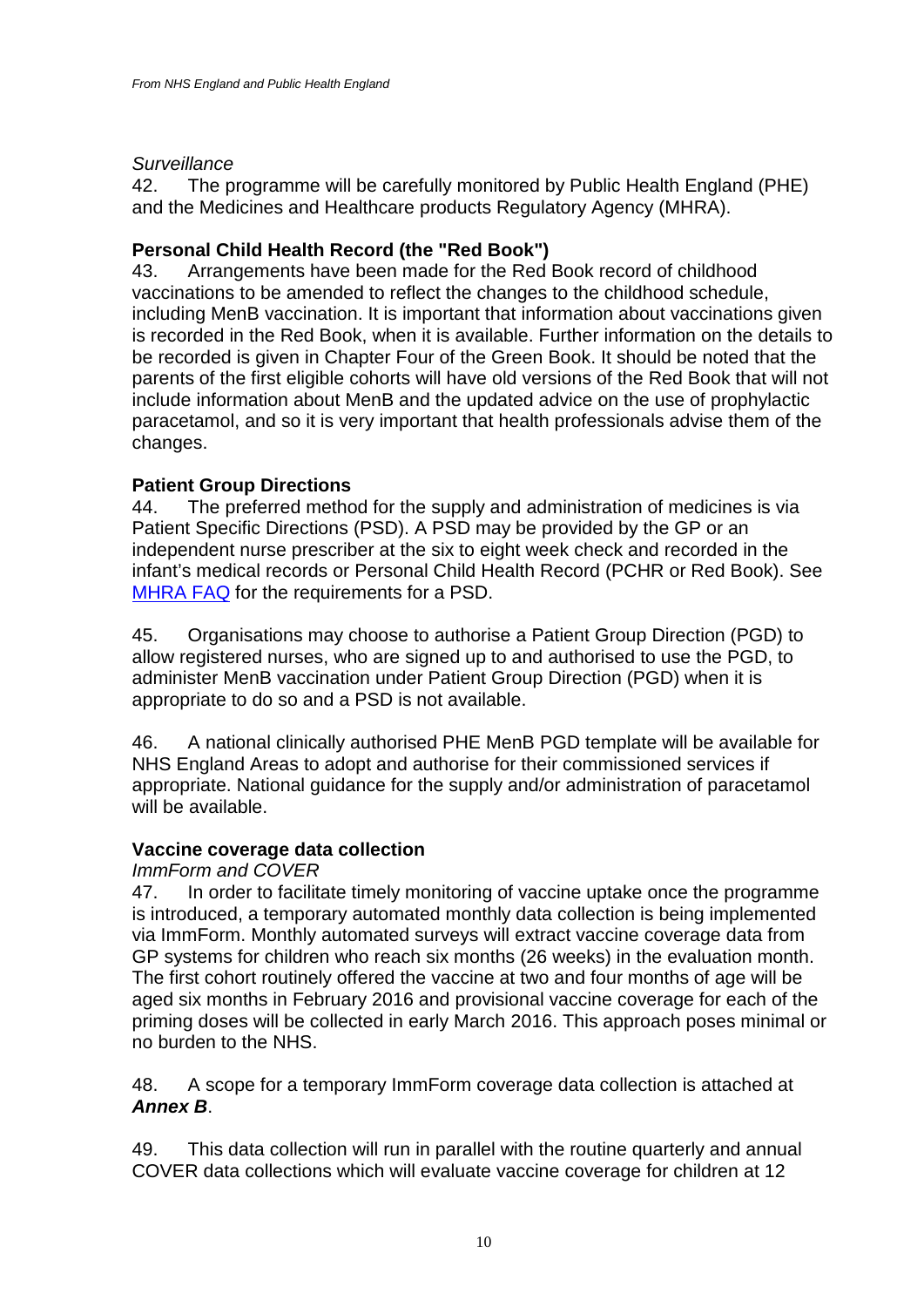months of age. The first quarterly evaluation will be published in December 2016, for children aged 12 months in the July to September 2016 quarter.

## **Child Health Information Systems**

50. The [COVER Information Standards Notice](https://www.gov.uk/government/publications/cover-of-vaccination-evaluated-rapidly-cover-programme-information-standards)<sup>[7](#page-10-0)</sup> published in November 2014 stated that the MenB data collection would be activated if and when a national MenB programme was introduced. Child Health Information System (CHIS) IT suppliers have therefore already been instructed to add a new field to record a MenB vaccine and NHS England commissioners are required to check that this change has been implemented locally. Commissioners should also instruct CHIS IT suppliers and Child Health Record Departments that the MenB data flows for the quarterly and annual COVER collection should be activated from the 1 September 2015. For read codes see *Annex C*.

51. NHS England is responsible for the commissioning of CHIS and associated Child Health Records Department activities. Infants will be called for their immunisation against MenB at the same time as for their other immunisations offered at two and four months, via the local CHIS or their GP surgery (whichever is the usual method of call/ recall used in the area).

52. The provider must ensure that information on vaccines administered is documented in the general practice record.

53. The provider must ensure that information on vaccines administered is submitted in a timely manner directly to any relevant population immunisation register, in most areas the CHIS. Where possible this should aim to be within two working days.

54. Arrangements will also be required by the CHIS system to inform neighbouring areas when children resident in their area are immunised outside their local area.

## **MenB vaccine scheduling via CHIS and GP systems**

55. NHS England commissioners of the national immunisation programmes and the CHIS are instructed to directly contact local CHIS providers to ensure that they are ready and able to include the MenB vaccine on their schedules. If in your area scheduling is done by GP practices and not the CHIS then you will need to communicate with primary care colleagues to make sure they too are ready for this change. CHIS IT suppliers and CHIS managers should be instructed of the eligible cohorts and schedule recommended by the JCVI and the start date of the programme.

#### **Funding and service arrangements**

-

56. NHS England and the GPC have agreed to the introduction of an enhanced service to be offered to GP practice to deliver meningococcal B vaccinations alongside existing children's vaccination programmes in England. Further details of

<span id="page-10-0"></span><sup>&</sup>lt;sup>7</sup> COVER information standards notice: [https://www.gov.uk/government/publications/cover-of](https://www.gov.uk/government/publications/cover-of-vaccination-evaluated-rapidly-cover-programme-information-standards)[vaccination-evaluated-rapidly-cover-programme-information-standards](https://www.gov.uk/government/publications/cover-of-vaccination-evaluated-rapidly-cover-programme-information-standards)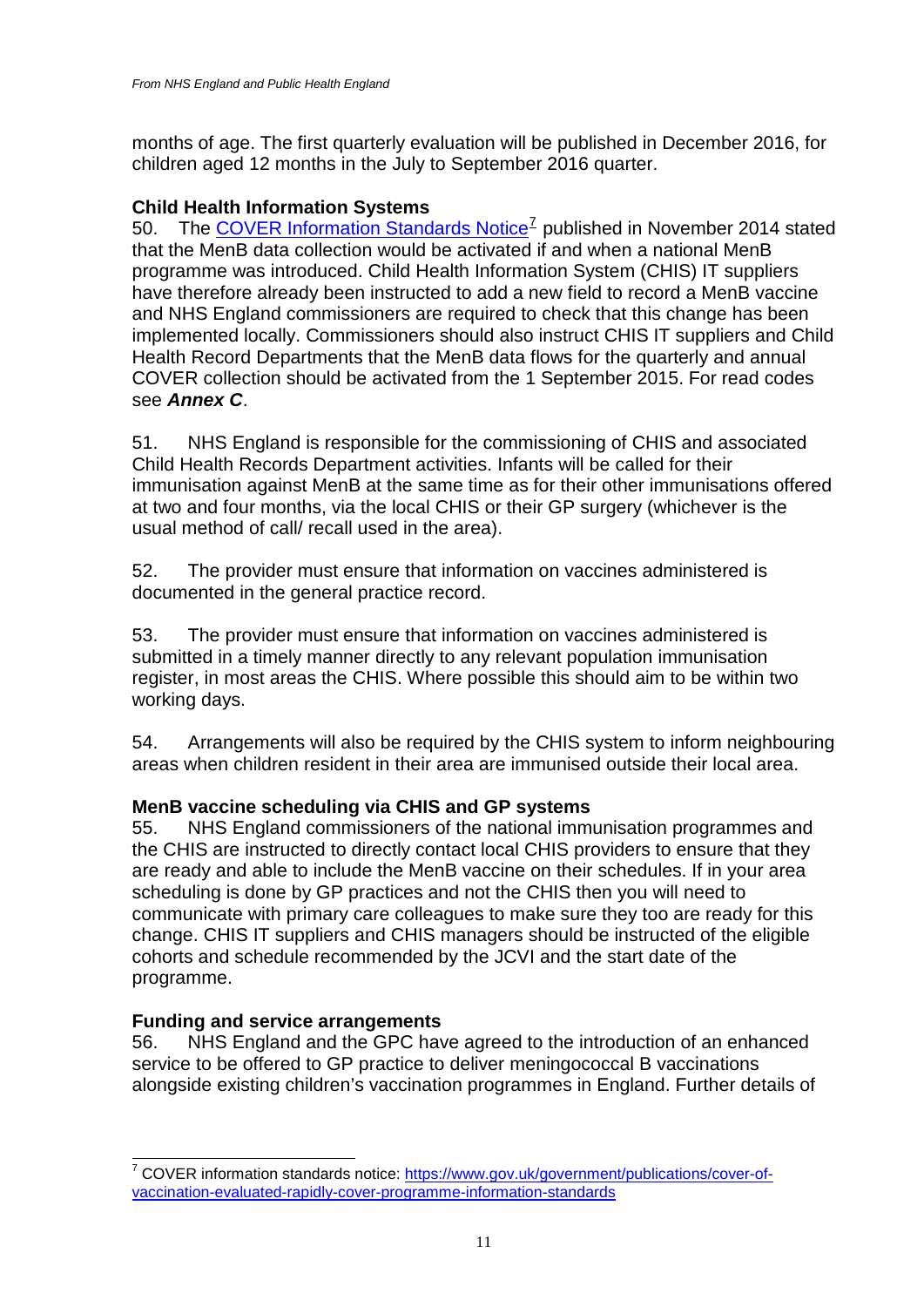funding and delivery requirements will be incorporated into the [enhanced service](http://www.england.nhs.uk/commissioning/gp-contract/)  [specification](http://www.england.nhs.uk/commissioning/gp-contract/)<sup>[8](#page-11-0)</sup>. The supporting implementation guidance can be found at this link: [www.nhsemployers.org/vandi](http://www.nhsemployers.org/vandi)

57. NHS England intends to support the calculation of payments for meningococcal B using the Calculating Quality Reporting Service (CQRS) to minimise the reporting requirements for GP practices. Details of the technical requirements for these programmes can be found on the **NHS Employers website**<sup>[9](#page-11-1)</sup>.

## **Communications and information for parents and health professionals**

58. An Integrated Communications Strategy has been produced for the introduction of the MenB vaccine to the childhood immunisation programme. The strategy is led by PHE and provides communications colleagues in partner organisations with information and resources to assist with the delivery of the programme. Partners include DH, NHS England and national meningitis charities.

59. Patient information flyers, leaflets and posters are being produced for parents, to support the introduction of the vaccine, and will include specific resources providing advice on the use of paracetamol. They will be NHS branded and available from the DH/ PHE [Publications Orderline.](https://www.orderline.dh.gov.uk/ecom_dh/public/home.jsf) Existing immunisation information booklets, such as the child's 'Red Book', will be amended to reflect the new schedule. In addition to the new Green Book chapter, there will be a Q&A factsheet for health professionals.

60. Materials for health care professionals will be made available here from July: Professional [MenB Information](https://www.gov.uk/government/organisations/public-health-england/series/immunisation)

61. Materials for parents will be made available here from July: [www.nhs.uk](http://www.nhs.uk/)

## **Training**

62. The national immunisation team has organised one national conference  $(16<sup>th</sup>)$ June 2015) and four regional training events  $(23^{rd}, 24^{th}, 25^{th})$  and  $26^{th}$  June 2015) aimed at 'training the trainers' such as Screening and Immunisation Team staff, Health Protection Team staff and immunisation training providers. Local NHS England and PHE colleagues are requested to help to cascade this training locally to frontline immunisers in preparation for the 1 September 2015 roll-out.

63. In addition, training resources in the form of a standard slide set, a recorded walk through of the slides and a mock video consultation including a discussion about the use of paracetamol will be made available on the PHE website.

<span id="page-11-0"></span><sup>&</sup>lt;sup>8</sup> NHS England service specification.<http://www.england.nhs.uk/commissioning/gp-contract/>  $\overline{\phantom{a}}$ 

<span id="page-11-1"></span><sup>&</sup>lt;sup>9</sup> NHS Employers website: [www.nhsemployers.org/vandi](http://www.nhsemployers.org/vandi)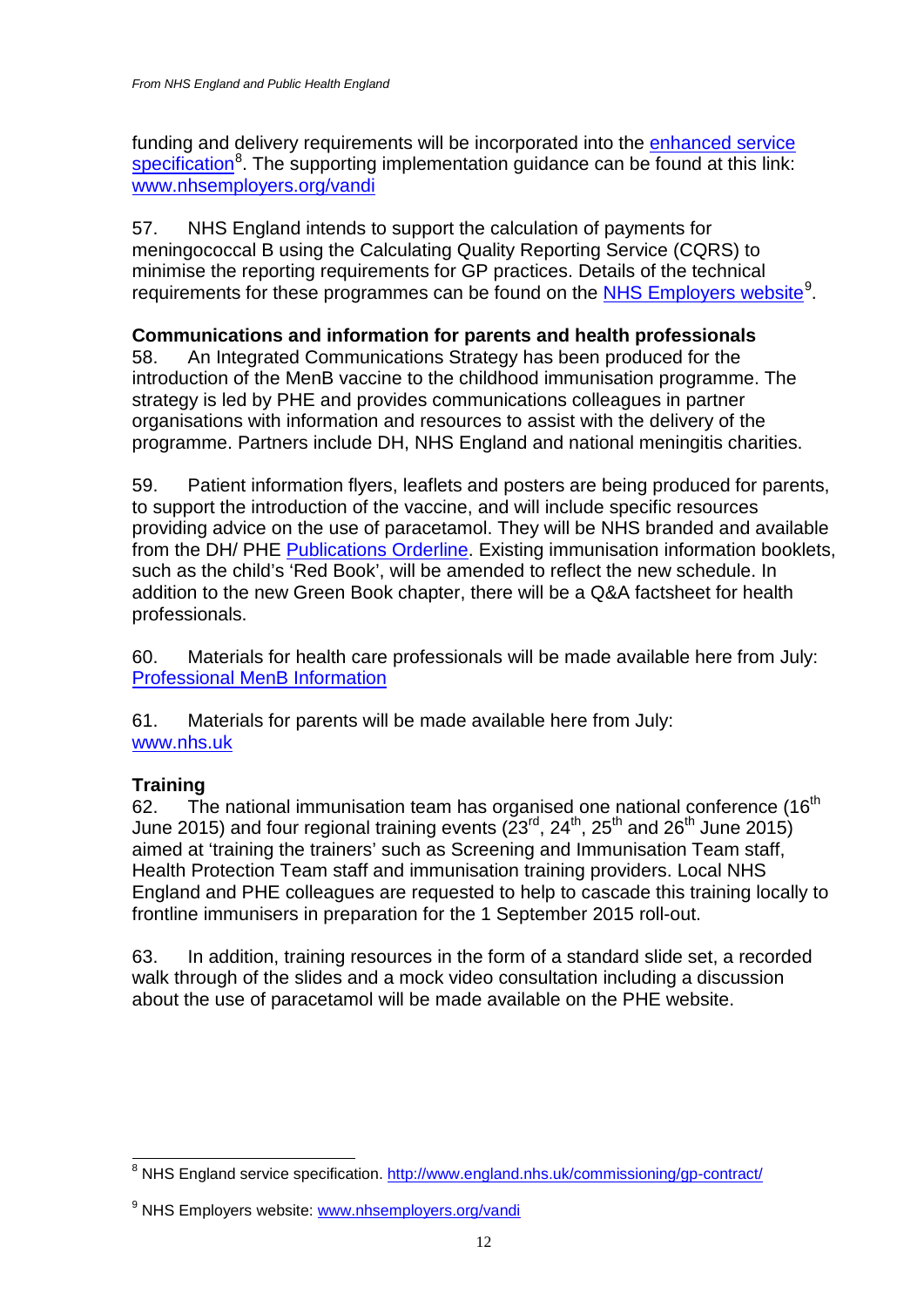## **Scope of Temporary sentinel MenB immunisation coverage survey**

This paper sets out the scope for the temporary sentinel data collection that will be undertaken to rapidly evaluate the MenB vaccination programme. The current planning assumption is for a 1<sup>st</sup> September 2015 start date. The current proposed schedule and eligible cohorts are as follows:

|                                                       | <b>Babies born on</b><br>or after | <b>Priming</b><br>dose | <b>Priming</b><br>dose | <b>Booster</b> |
|-------------------------------------------------------|-----------------------------------|------------------------|------------------------|----------------|
| <b>Routine cohort</b>                                 | 01/07/2015                        | 2 months               | 4 months               | 12-13 months   |
| 01/05/2015 to<br><b>Catch-up cohort</b><br>30/06/2015 | 3 months                          | 4 months               | 12-13 months           |                |
|                                                       |                                   | n/a                    | 4 months               | 12-13 months   |

## **Aim**

- 1. To automatically collect monthly coverage data from sentinel GP practices (ie GP practices that have automated data extraction facilities) to:
	- facilitate monitoring and evaluation of the implementation of the national routine MenB vaccination programme by Public Health England (PHE), NHS England and Department of Health (DH),
	- identify areas where coverage of  $1<sup>st</sup>$  or  $2<sup>nd</sup>$  dose is low,
	- provide epidemiological data to allow assessment of the impact of the programme,
	- provide data for vaccine safety assessment,
	- provide information to the public and ministers.

#### **Data to be collected**

2. Data will be collected on the following:

- i. The number of infants in a GP practice who, in the survey month, reach 26 weeks of age (**denominator 1**).
- ii. The number of infants in denominator 1 who received (a)  $1<sup>st</sup>$  dose and (b)  $2<sup>nd</sup>$  dose of Bexsero® (MenB vaccine) from 8 weeks of age up to 26 weeks of age, including vaccinations given by other healthcare providers.
- iii. The number of infants in a GP practice who, in the survey month, reach their first birthday (**denominator 2**).
- iv. The number of infants in denominator 2 who received (c)  $1<sup>st</sup>$  dose and (d)  $2<sup>nd</sup>$  dose of Bexsero® (MenB vaccine) from 8 weeks of age up to their first birthday, including vaccinations given by other healthcare providers.
- v. The number of infants in a GP practice who, in the survey month, reach 78 weeks of age (**denominator 3**).
- vi. The number of infants in denominator 3 who received (d) a booster dose of Bexsero® after their first birthday up to 78 weeks of age, including vaccinations given by other healthcare providers.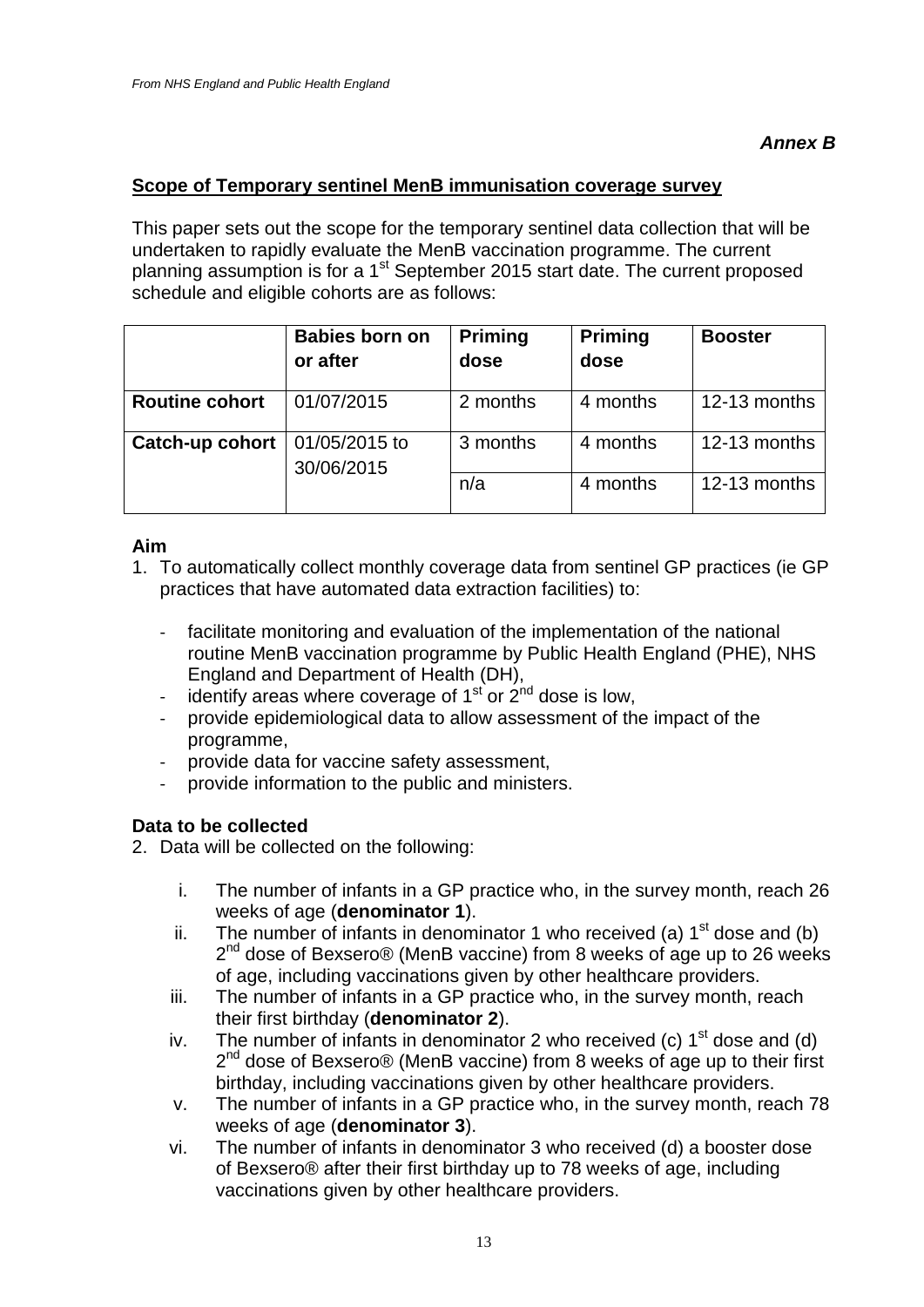- 3. Denominator and numerator data will allow vaccine coverage for each dose to be calculated. The count of doses given will help vaccine supply planning. The denominator and numerators (dose 1, dose 2 primary doses and booster dose), will be broken down by gender and ethnicity as for other recently introduced collections (rotavirus and shingles vaccines). As for all new collections these variables will be considered experimental and subject to validation and audit.
- 4. Monthly automated surveys will run from the proposed start of the programme (1<sup>st</sup>) September 2015), so that September data (1/09/15 to 30/09/15 inclusive) will be collected in early October 2015. A review will be conducted in March 2017 on continuing the sentinel collection. The automated collection will allow PHE to collect monthly data with minimal or no burden to the NHS and provide quick and timely uptake figures. This data collection will run in parallel to a proposed COVER data collection, but will be able to provide early estimates of coverage at six months of age.

| 5. Data will be extracted automatically for each monthly survey as follows: |
|-----------------------------------------------------------------------------|
|-----------------------------------------------------------------------------|

| <b>Survey Month</b> | Data from Date<br>(inclusive) | Data to Date (inclusive) |  |
|---------------------|-------------------------------|--------------------------|--|
| October 2015        | 01 September 2015             | 30 September 2015        |  |
| November 2015       | 01 December 2015              | 31 December 2015         |  |
| Etc                 | etc                           | etc                      |  |

#### *NOTES*

*1. All surveys are from the start of the calendar month (inclusive)*

- *2. Each survey includes data up until the survey month end (inclusive)*
- 6. The source of data will be automated collections from GP Practices to ImmForm and will be sentinel ie data will only be collected from practices with automated data extraction facilities (currently more than 95% of all English practices). Data from GP practices included within the sentinel scheme can be aggregated by NHS England organisations (Clinical Commissioning Groups (CCGs), former Area Teams (ATs) and NHS England local teams (LTs), and by Local Authorities (LAs) through the ImmForm website. This will enable stakeholders to do the following:
	- assess coverage rates at the local, regional and national levels
	- compare uptake with other anonymous CCGs, ATs, LTs, LAs
	- view data and export data into Excel, for further analysis (ie gender and ethnicity)

## **End of the Survey**

7. The continuation of the sentinel collection will be reviewed in March 2017, by which time the COVER programme data should be available.